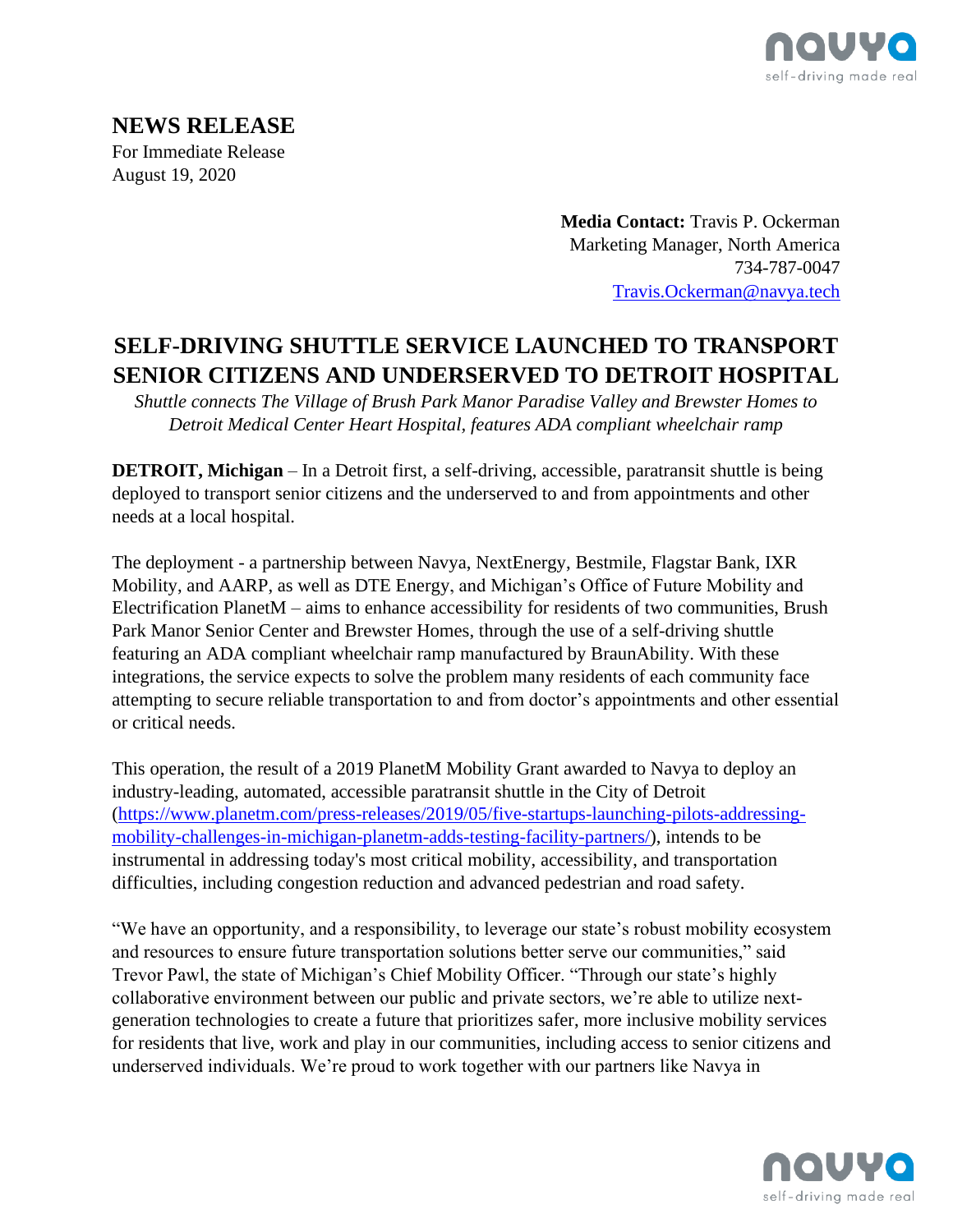

supporting mobility-related projects that have a meaningful impact and create a better quality of life for our residents."

"Navya is thrilled to work with our partners at NextEnergy, PlanetM, and more to provide a form of increased transport inclusion to two of Detroit's historic communities," said Jérôme Rigaud, Chief Operating Officer of Navya Corporation. "This route and those it strives to aid the most, coupled with the accessible nature of the service that features an ADA compliant wheelchair ramp manufactured by market leader BraunAbility, are an ideal foundation to highlight how selfdriving vehicles can provide an on-demand solution to our transportation needs that never deviates from its rules."



Starting mid-August 2020, a Navya Autonom® Shuttle commenced operating along a preprogrammed 1.31-mile route, with an on-board safety operator overseeing the vehicle, provided by IXR Mobility. While the shuttle strives to perform to its fullest capability of autonomy, the on-board attendant serves a multitude of safety purposes during this operation that make safety first priority, including educating passengers on the shuttle's technology and assisting passengers with boarding and egressing. This operation is important for "building trust in Autonomous Mobility and connecting disadvantaged transportation, seniors, and people with disabilities to

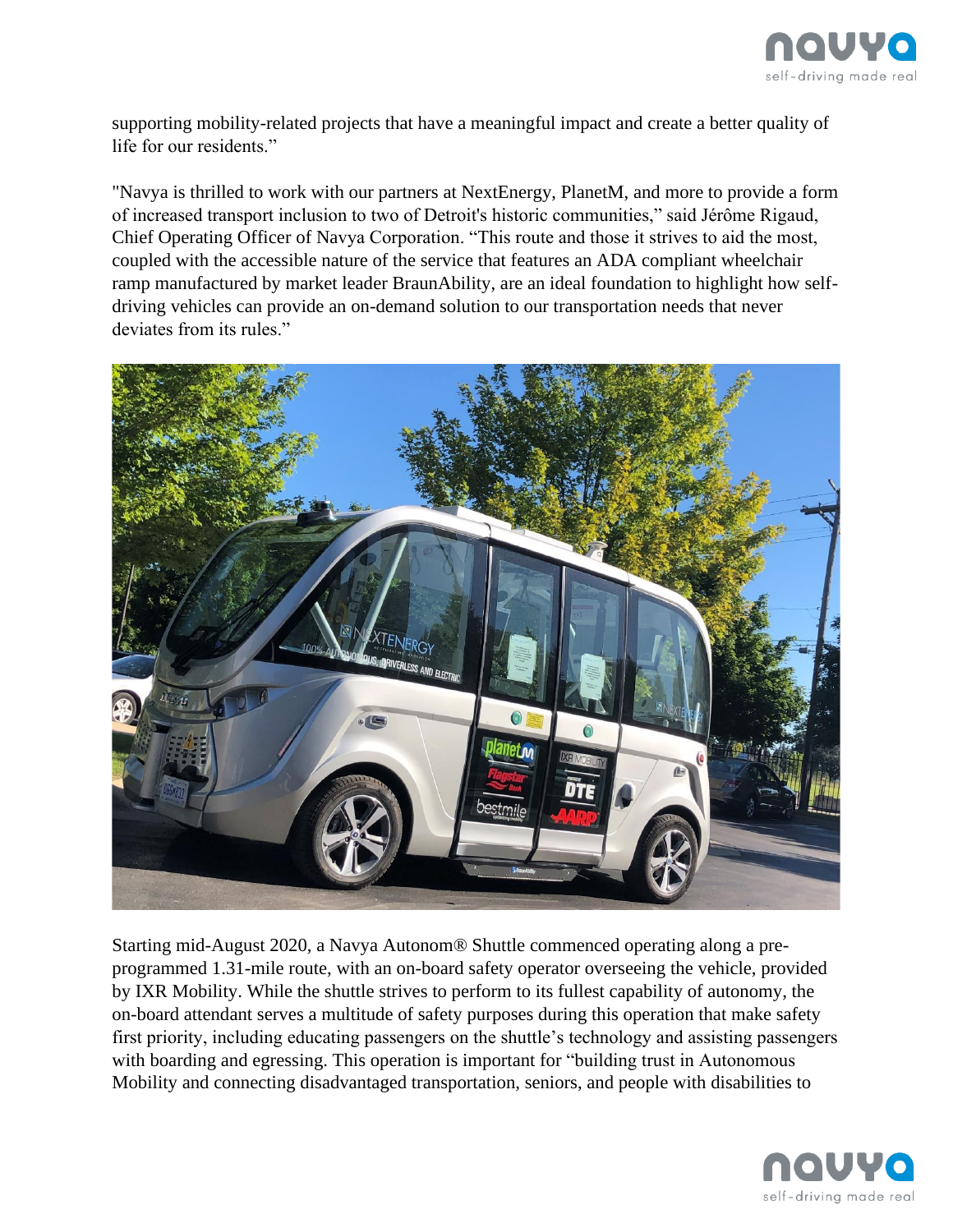

healthcare, local farmers market and pharmacies visits while boarding the Navya self-driving Shuttle," said Ray Smith, Owner of IXR Mobility and Mobility Inclusion.

The shuttle runs Monday through Friday, serving the residents of Brush Park Senior Center and Brewster Homes during the hours of 9:00 am and 5:00 pm EST, and will operate through mid-October 2020. The shuttle service is closed to the public and open exclusively to residents of each community.

"Brush Park Manor applauds the opportunity to participate in such an innovative service for our Seniors. With transportation being one of the most difficult challenges for Seniors, this service will ensure they have the expediency, efficiency, and safety to access reliable transportation," said E. Kern Tomlin, the Chairman of Brush Park Manor Board of Directors.

The complimentary shuttle service offers a unique solution for those who may not have the capability to take advantage of traditional transportation options; namely, senior citizens, the disabled, and those who do not own traditional transport or can't afford the costs associated with traditional transport. Amplifying the accessible and inclusive nature of the service is a fully ADA compliant wheelchair ramp, manufactured by BraunAbility specifically for the Navya shuttle. As the global leader in mobility solutions in transportation, BraunAbility is experienced in providing innovative, wheelchair accessibility in all types of vehicles. "BraunAbility invested in this innovative venture because we believe in its impact and importance," stated Staci Kroon, CEO of BraunAbility. "Autonomous travel will be an integral part of public and private transportation in the future, and people with physical disabilities deserve equal access to these new modes of travel."



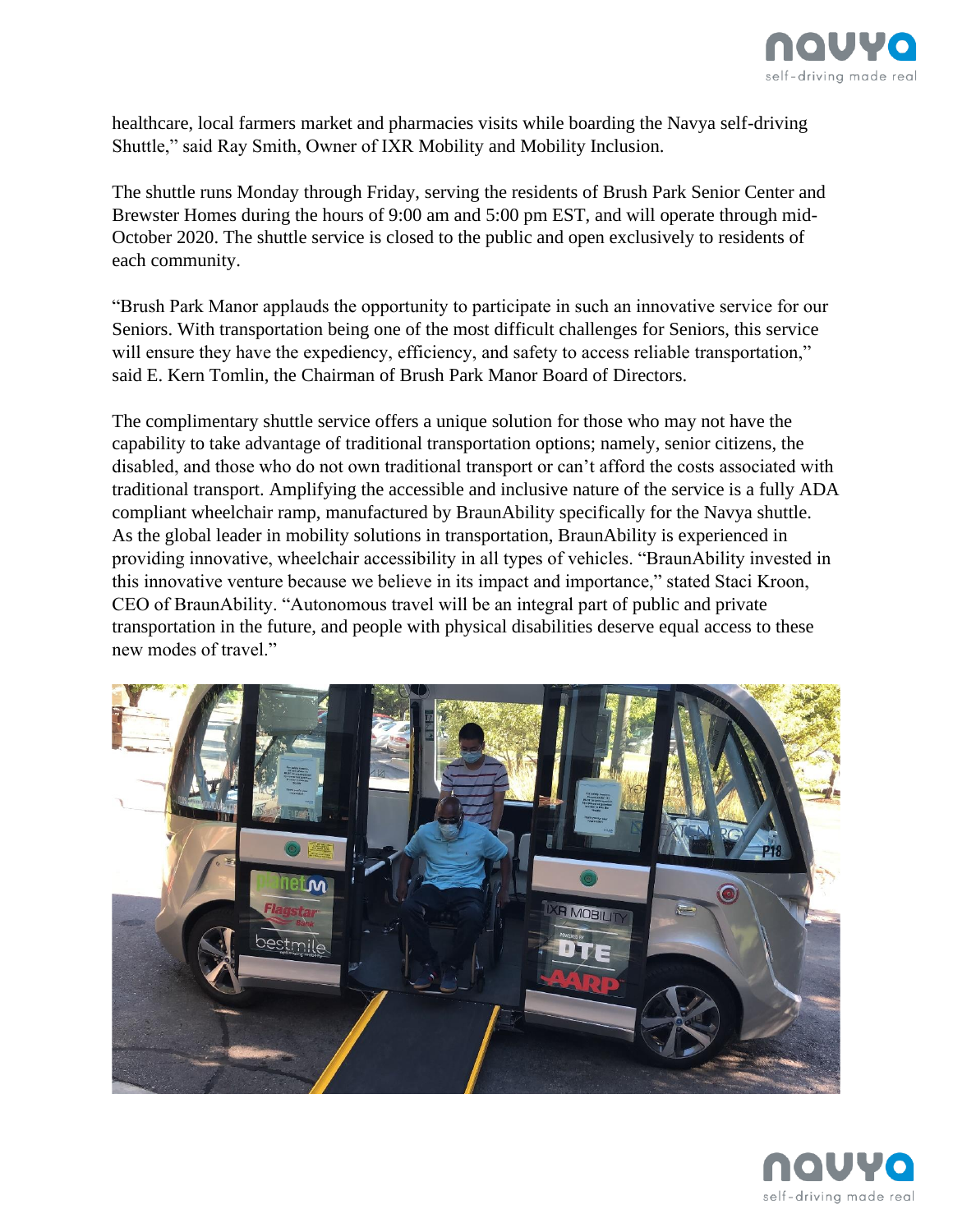

Aiding in the service is Bestmile, the global leader in fleet orchestration and optimization for self-driving vehicles. Bestmile's platform and mobile apps will enable the residents of Brush Park Manor and Brewster Homes to benefit from a predictable and reliable self-driving transit service. "Bestmile is excited to be deploying our world class technology along with Navya to better serve the community." said Raphael Gindrat, CEO and cofounder of Bestmile. "We are uniquely positioned to support this project by our ability to power both on-demand and timebased services from the same platform."

The team has also undertaken significant measures to increase safety and sanitation of the shuttle during the COVID-19 pandemic. Passengers and operators are required to wear masks and invited to social distance by using and respecting the designated seating areas. Seats and surfaces are sanitized between each trip, with a touch-less hand sanitizer dispenser on board along with anti-bacterial, viral, and alcohol-based wipes available. The shuttle service follows sanitation guidelines as implemented by state and federal governments.

Assisting in the operation is NextEnergy, a partner to PlanetM and a state of Michigan entity supporting the funding and fiduciary services to support successful pilot launch. "We are pleased to collaborate with the project team to activate the Navya autonomous shuttle solution to provide clean, smart, and accessible mobility to medical care for Detroit's elderly, people with disabilities and veterans," says NextEnergy CEO Jim Saber.

Partnered on the project is Flagstar Bank, a Michigan financial staple. "Flagstar Bank is proud to be part of this Detroit initiative to improve access to reliable transportation—a widely recognized challenge in Detroit neighborhoods—with state-of-the-art autonomous vehicle technology. We look for this project to be a window into a future of leveraging technology to improve the quality of life for Detroiters, particularly those in underserved communities." says Brandon Lewis, Vice President, Community Reinvestment.

Synonymous with powering Detroit, it also makes sense that DTE Energy partner on the project to support the message behind the shuttle's electric charging capabilities. "This initiative will provide green, reliable transportation to Detroit – and DTE is honored to be a part of it," said Robert Feldmann, Executive Director of DTE Electric Sales and Marketing. "It brings cuttingedge technology to fill an unmet need in the community."

#### **Other Media Contacts:**

- IXR Mobility: Ray Smith,  $(313)$  208-5338, [ray@mobility-inclusion.org](mailto:ray@mobility-inclusion.org)
- Bestmile: Tony Pino, 240-40-4760, [tony.pino@bestmile.com](mailto:tony.pino@bestmile.com)
- PlanetM: Otie McKinley, MEDC, 517-930-8049, [mckinleyo@michigan.org](mailto:mckinleyo@michigan.org)
- BraunAbility: Joe Garnett, 800-946-7513 ext. 3141, [joe.garnett@braunability.com](mailto:joe.garnett@braunability.com)
- NextEnergy: Jim Saber, 248-840-0324, [saberj@nextenergy.org](mailto:saberj@nextenergy.org)
- DTE Energy: Media and Communications 313.235.5555

#### **About Navya**

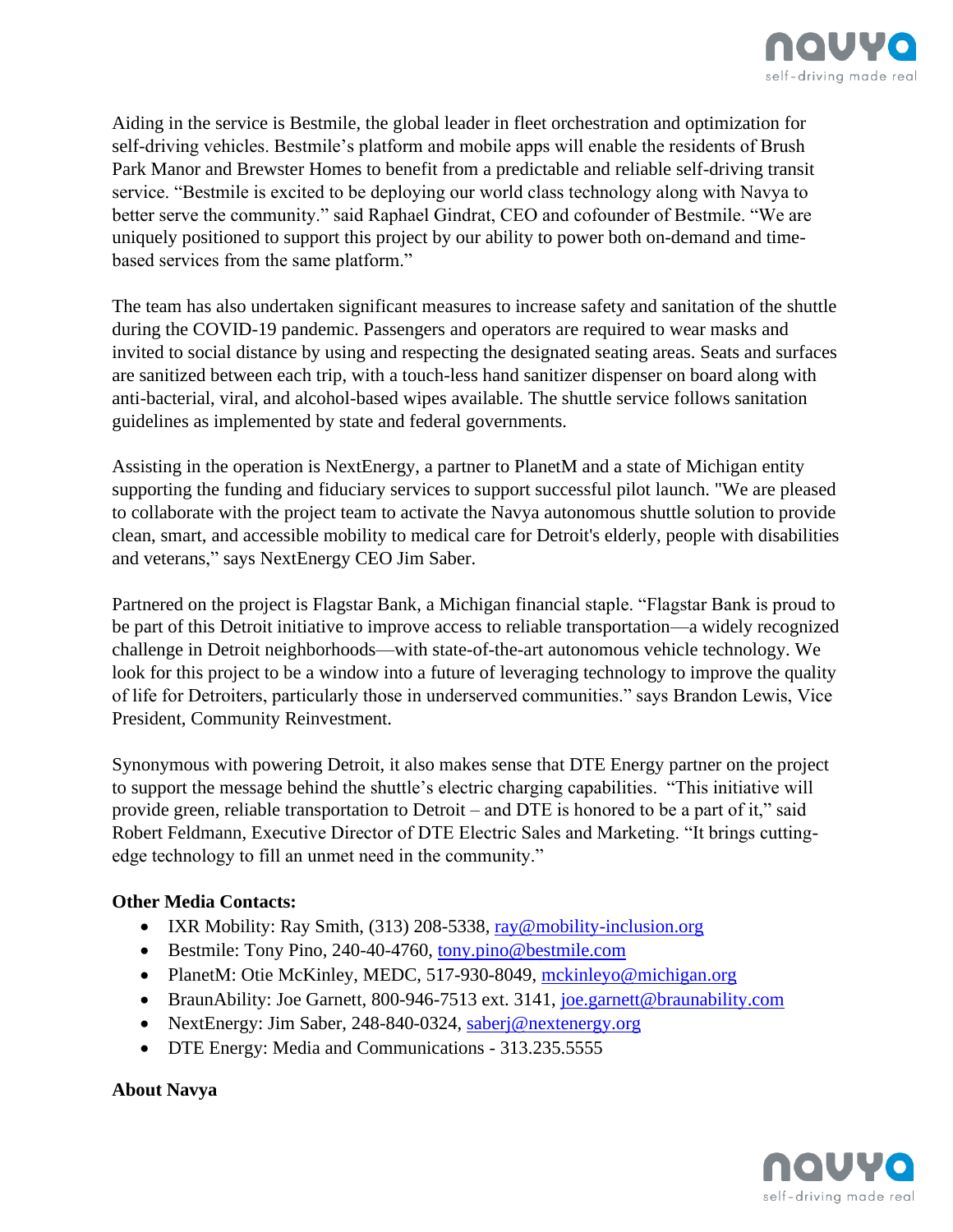

With 280 employees in France and in the United States, Navya aims to be the benchmark player in the supply of self-driving systems for the transportation of passengers and goods. Since 2015, Navya was the first company to introduce automated mobility solutions. The Autonom® Shuttle, the company's main offering, was launched in September 2015, with over 160 units sold through December 2019: notably in the United States, France, Singapore, Germany, Switzerland, Japan and Australia. Visit [www.navya.tech/en](http://www.navya.tech/en) for more information.

#### **About BraunAbility**

BraunAbility is the world's leading manufacturer of mobility transportation solutions, including wheelchair accessible vehicles, wheelchair lifts and seating, storage, and securement products. Founded nearly 50 years ago by Ralph Braun an entrepreneur who spent most of his life in a wheelchair, the company has grown into the most well-known and trusted name in the mobility industry, bringing independence to millions of individuals across the world. BraunAbility is a wholly owned subsidiary to Patricia Industries, a division of Investor AB Group. Visit www.braunability.com for more information.

### **About IXR Mobility**

IXR Mobility was established in 2008 as OnDemand Transportation licensed as a Non-Emergency Medical Transportation (NEMT) company to provide ambulatory or non-ambulatory transportation to disadvantaged Medicaid Beneficiaries with mobility services to healthcarerelated medical appointments. IXR Mobility is a transportation provider under the Michigan Department of Health and Human Services Medicaid Insurance NEMT program for the State of Michigan. Currently, Medicaid beneficiaries can schedule a ride to a medical-related appointment by calling the IXR Mobility call center 24/7. IXR Mobility will soon launch a free traveler/driver mobile app that will allow beneficiaries to download and schedule healthcarerelated rides from their smartphone, having the capabilities to track the driver location in realtime, book rides, cancel trips, and also connect the traveler to the driver through chat message.

#### **About Bestmile**

Bestmile empowers public & private mobility providers to plan, launch and operate highly efficient fixed-route and demand-responsive transportation services. A complex arrangement of advanced algorithms enables the Bestmile Fleet Orchestration Platform to automate & optimize operations for ridehailing, micro-transit, autonomous shuttles and robotaxi services. Founded in 2014 with a mission to go the extra mile for mobility, today, Bestmile's pioneering lifeenhancing mobility solutions are deployed around the world moving thousands of people every day.

#### **About PlanetM**

PlanetM, the mobility initiative of the Michigan Economic Development Corporation (MEDC), is a partnership of mobility organizations, communities, educational institutions, research and development, and government agencies working together to develop and deploy the mobility technologies driving the future. Available to any mobility-focused company or investor, PlanetM is a no-cost, concierge service that connects startups, businesses, and communities to Michigan's